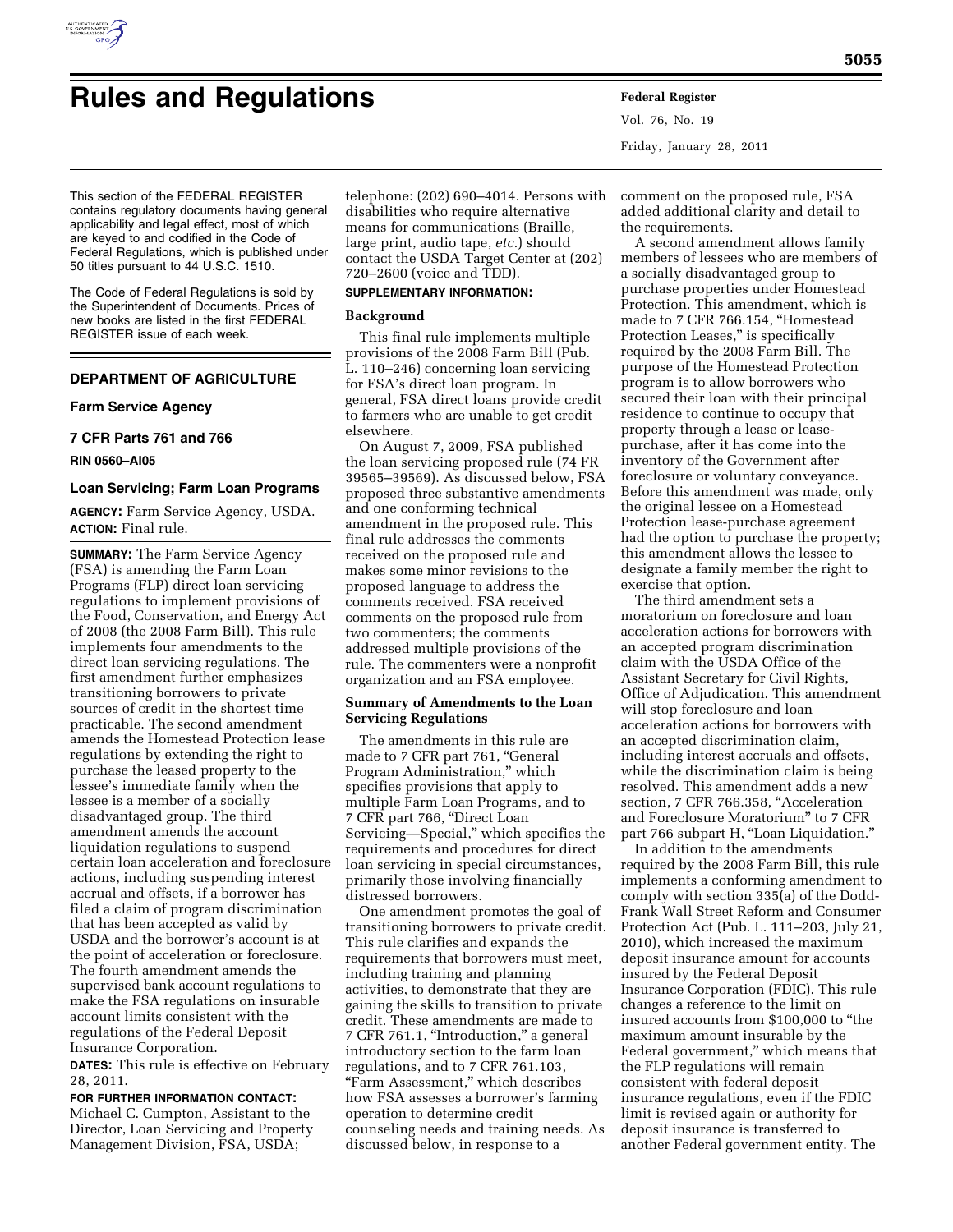current FDIC limit is \$250,000. This amendment is made to 7 CFR 761.51, ''Establishing a Supervised Bank Account.''

# **Discussion of Comments**

The following provides a summary of the comments related to each amendment, and FSA's response, including changes we are making to the regulations in response to the comments.

# **Transitioning Borrowers to Private Credit**

*Comment:* ''Borrower graduation requirements'' should be added to the tools noted in 7 CFR 761.1 to assist borrowers in the transition to private credit. Also, the new sentence clarifying the purpose of FSA farm loan programs should be moved up a sentence.

*Response:* FSA agrees and has made the suggested changes.

*Comment:* "Graduation plan" should be added to the list of items required as part of the farm assessment in 7 CFR 761.103(b).

*Response:* FSA agrees with the comment and has made the suggested change. This change supports the concept of transitioning borrowers to private commercial credit in the shortest period possible and reinforces the importance of the graduation plan. We also added a reference to Conservation Loans (CL), to clarify which requirements do not apply to those loans. Conservation Loans are a new type of farm loan, authorized by the 2008 Farm Bill, which may be used to implement certain conservation practices. An inability to obtain commercial credit is not a requirement for CL eligibility, so some of the requirements that are intended to help borrowers transition to commercial credit do not apply to CL.

*Comment:* ''Sufficient experience and training for a successful transition to private commercial credit'' should be made part of the training waiver requirements in 7 CFR 764.453.

*Response:* The proposed rule did not propose changes to 7 CFR 764.453. The suggested change is not consistent with the overall objectives of the direct loan program, which include assisting borrowers in obtaining training and experience needed to qualify for commercial credit. The direct loan program requires that borrowers who need additional training must complete that training during the term of their direct loan, not as a condition to initially qualify for a loan. A loan applicant who already had the experience and training sufficient to make a successful transition to private

credit would likely not need and would therefore not be eligible for a direct loan. Therefore, FSA is not amending the regulations in response to this comment.

*Comment:* FSA should reference the statutory requirement for performance criteria and publish those criteria.

*Response:* The existing statutory requirements for performance criteria are referenced in the preamble to the proposed rule. Specifically, Section 5304 of the 2008 Farm Bill amends the Consolidated Farm and Rural Development Act (7 U.S.C. 1981–2008r, the Con Act) to add a section that requires the Secretary to establish a plan and performance criteria that promote the goal of transitioning borrowers to private commercial credit and other sources of credit in the shortest time possible. As discussed in the preamble to the proposed rule, FSA does not intend to publish additional detail about the performance criteria in the regulations. Regulations set requirements and benefits for the public; these performance criteria are the internal procedures that FSA will use to evaluate its own performance in transitioning borrowers to private credit.

# **Extension of Right To Reacquire Homestead Property to Family Members**

*Comment:* Why is this opportunity only provided for lessees who are a member of a socially disadvantaged group, rather than all lessees? If it's a good idea for one, it's a good idea for all.

*Response:* FSA cannot extend this opportunity to all lessees because Section 5305 of the 2008 Farm Bill does not provide authority for us to do so. FSA is merely implementing the statutory language approved by Congress.

#### **Out of Scope Comment**

*Comment:* Oppose FSA's ''term limits'' on loans and the applicable provisions should have been removed in the 2008 Farm Bill. Term limits are arbitrary.

*Response:* This comment is outside the scope of this rule. FSA did not propose changing the term limits in the proposed rule.

#### **Miscellaneous Changes**

This rule makes minor clarifying changes, which are not in response to a comment on the provisions in the proposed rule, to make terms consistent throughout the rule. For example, this rule consistently uses the term ''lessee or designee'' to refer to a lessee utilizing a lease-purchase option, rather than sometimes using that term and sometimes using the term "purchaser."

This rule also adds references to Conservation Loans where appropriate, to clarify which provisions do not apply to those loans.

# **Executive Order 12866**

The Office of Management and Budget (OMB) designated this rule as not significant under Executive Order 12866 and, therefore, OMB has not reviewed this final rule.

## **Regulatory Flexibility Act**

The Regulatory Flexibility Act (5 U.S.C. 601–612), as amended by the Small Business Regulatory Enforcement Fairness Act of 1996 (SBREFA), generally requires an agency to prepare a regulatory flexibility analysis of any rule subject to the notice and comment rulemaking requirements under the Administrative Procedure Act (5 U.S.C. 553) or any other statute, unless the agency certifies that the rule will not have a significant economic impact on a substantial number of small entities. FSA has determined that this rule will not have a significant impact on a substantial number of small entities for the reasons explained below. Thus, FSA has not prepared a regulatory flexibility analysis.

All FSA direct loan borrowers and all farm entities affected by this rule are small businesses according to U.S. Small Business Administration small business size standards. There is no diversity in size of the entities affected by this rule, and the costs to comply with it are the same for all sizes of entities. The costs of compliance with this rule are expected to be minimal. The foreclosure and loan acceleration moratorium will reduce interest costs for some borrowers, and should in no case increase costs for borrowers. No comments were received on the proposed rule regarding disparate impact on small entities. Therefore, FSA certifies that this rule will not have a significant economic impact on a substantial number of small entities.

#### **Environmental Review**

The environmental impacts of this rule have been considered in a manner consistent with the provisions of the National Environmental Policy Act (NEPA, 42 U.S.C. 4321–4347), the regulations of the Council on Environmental Quality (40 CFR parts 1500–1508), and FSA regulations for compliance with NEPA (7 CFR part 799). The changes to the FLP direct loan servicing program, required by the 2008 Farm Bill, that are identified in this final rule are administrative in nature and can be considered nondiscretionary. Therefore, FSA has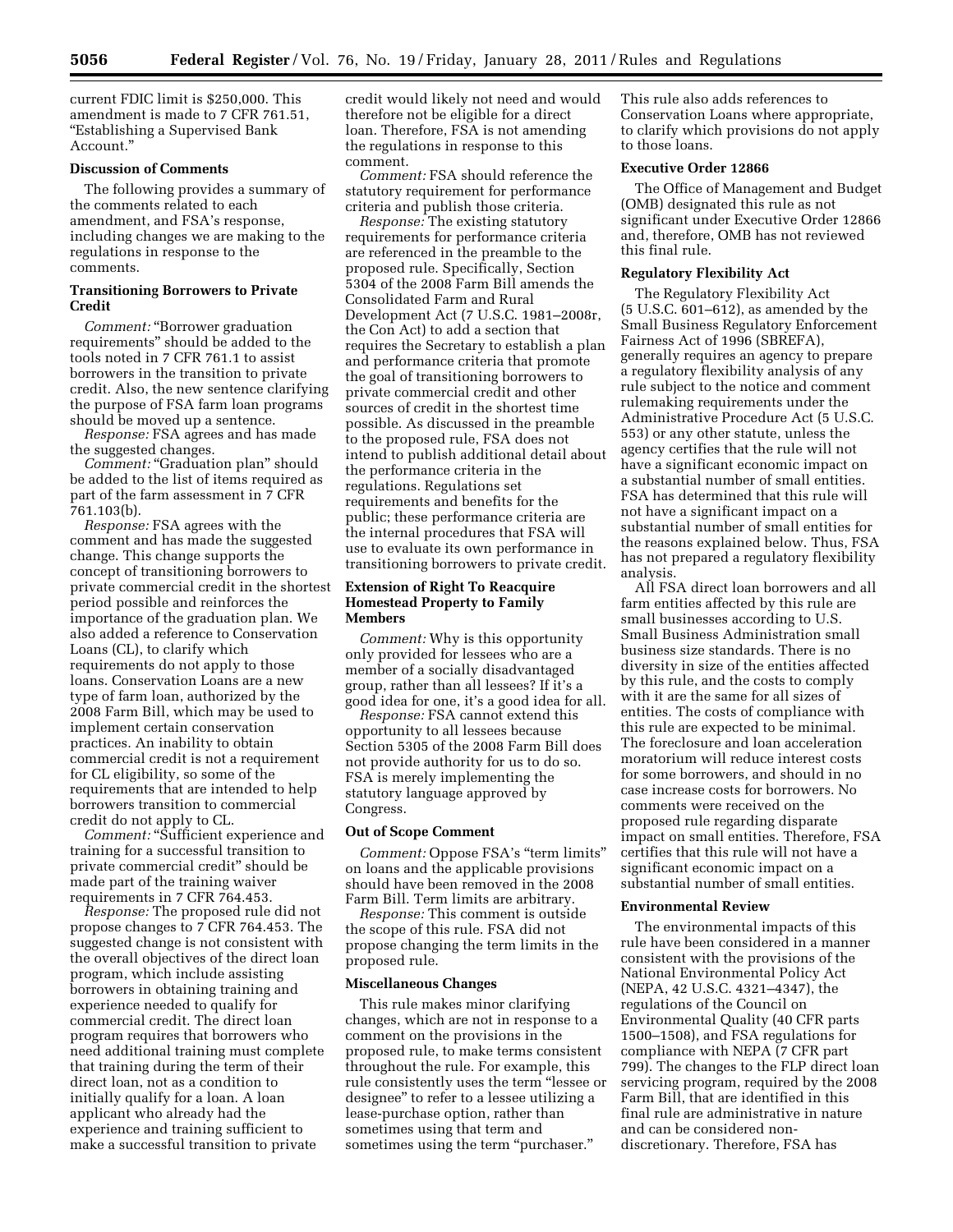determined that NEPA does not apply to this rule, and no environmental assessment or environmental impact statement will be prepared.

# **Executive Order 12372**

Executive Order 12372, ''Intergovernmental Review of Federal Programs,'' requires consultation with State and local officials. The objectives of the Executive Order are to foster an intergovernmental partnership and a strengthened Federalism, by relying on State and local processes for State and local government coordination and review of proposed Federal Financial assistance and direct Federal development. For reasons set forth in the Notice to 7 CFR part 3015, subpart V (48 FR 29115, June 24, 1983), the programs and activities within this rule are excluded from the scope of Executive Order 12372.

## **Executive Order 12988**

This rule has been reviewed in accordance with Executive Order 12988, ''Civil Justice Reform.'' The provisions of this rule will not have preemptive effect with respect to any State or local laws, regulations, or policies that conflict with such provision or which otherwise impede their full implementation. The rule will not have retroactive effect. Before any judicial action may be brought regarding this rule, all administrative remedies in accordance with 7 CFR part 11 must be exhausted.

## **Executive Order 13132**

This rule has been reviewed under Executive Order 13132, "Federalism." The policies contained in this rule do not have any substantial direct effect on States, the relationship between the Federal government and the States, or the distribution of power and responsibilities among the various levels of government. Nor does this final rule impose substantial direct compliance costs on State and local governments. Therefore, consultation with the States is not required.

#### **Executive Order 13175**

This rule has been reviewed for compliance with Executive Order 13175, ''Consultation and Coordination with Indian Tribal Governments.'' This Executive Order imposes requirements on the development of regulatory policies that have tribal implications or preempt tribal laws. The policies contained in this rule do not preempt Tribal law. This rule was included in the October through December 2010, Joint Regional Consultation Strategy facilitated by USDA that consolidated consultation efforts of 70 rules from the 2008 Farm Bill. USDA sent senior level agency staff to seven regional locations and consulted with Tribal leadership in each region on the rules. When the consultation process is complete, USDA will analyze the feedback and then incorporate any appropriate changes into the regulations through rulemaking procedures.

USDA will respond in a timely and meaningful manner to all Tribal government requests for consultation concerning this rule and will provide additional venues, such as webinars and teleconferences, to periodically host collaborative conversations with Tribal leaders and their representatives concerning ways to improve this rule in Indian country.

#### **Unfunded Mandates**

Title II of the Unfunded Mandate Reform Act of 1995 (UMRA, Pub. L. 104–4) requires Federal agencies to assess the effects of their regulatory actions on State, local, or tribal governments or the private sector. Agencies generally must prepare a written statement, including a cost benefit analysis, for proposed and final rules with Federal mandates that may result in expenditures of \$100 million or more in any 1 year for State, local, or tribal governments, in the aggregate, or to the private sector. UMRA generally requires agencies to consider alternatives and adopt the more cost effective or least burdensome alternative that achieves the objectives of the rule. This rule contains no Federal mandates as defined by Title II of UMRA for State, local, or tribal governments or for the private sector. Therefore, this rule is not subject to the requirements of sections 202 and 205 of UMRA.

#### **Federal Assistance Programs**

The title and number of the Federal assistance programs, as found in the Catalog of Federal Domestic Assistance, to which this rule applies are: 10.099 Conservation Loans<br>10.404 Emergency Loans 10.404 Emergency Loans<br>10.406 Farm Operating L Farm Operating Loans 10.407 Farm Ownership Loans

## **Paperwork Reduction Act**

The amendments to 7 CFR parts 761 and 766 in this final rule require no new collection or changes to the current information collections approved by OMB under the control numbers 0560– 0233 and 0560–0238.

## **E-Government Act Compliance**

FSA is committed to complying with the E-Government Act, to promote the use of the Internet and other information technologies to provide

increased opportunities for citizen access to Government information and services, and for other purposes.

## **List of Subjects**

# *7 CFR Part 761*

Accounting, Loan programs— Agriculture, Rural areas.

#### *7 CFR Part 766*

Agriculture, Agricultural commodities, Credit, Livestock, Loan programs—Agriculture.

For the reasons discussed above, this rule amends 7 CFR chapter VII as follows:

## **PART 761—GENERAL PROGRAM ADMINISTRATION**

■ 1. The authority citation for part 761 continues to read as follows:

**Authority:** 5 U.S.C. 301 and 7 U.S.C. 1989.

#### **Subpart A—General Provisions**

■ 2. In § 761.1, amend paragraph (c) by adding a new third sentence to read as follows:

#### **§ 761.1 Introduction.**

\* \* \* \* \*

(c) \* \* \* The programs are designed to allow those who participate to transition to private commercial credit or other sources of credit in the shortest period of time practicable through the use of supervised credit, including farm assessments, borrower training, market placement, and borrower graduation requirements.

## **Subpart B—Supervised Bank Accounts**

\* \* \* \* \*

 $\blacksquare$  3. In § 761.51, revise paragraph (e), introductory text, to read as follows:

### **§ 761.51 Establishing a supervised bank account.**

\* \* \* \* \* (e) If the funds to be deposited into the account cause the balance to exceed the maximum amount insurable by the Federal Government, the financial institution must agree to pledge acceptable collateral with the Federal Reserve Bank for the excess over the insured amount, before the deposit is made.

\* \* \* \* \*

#### **Subpart C—Supervised Credit**

■ 4. In § 761.103, revise paragraphs (a), (b)(9), and (b)(10), and add paragraph (b)(11) to read as follows: